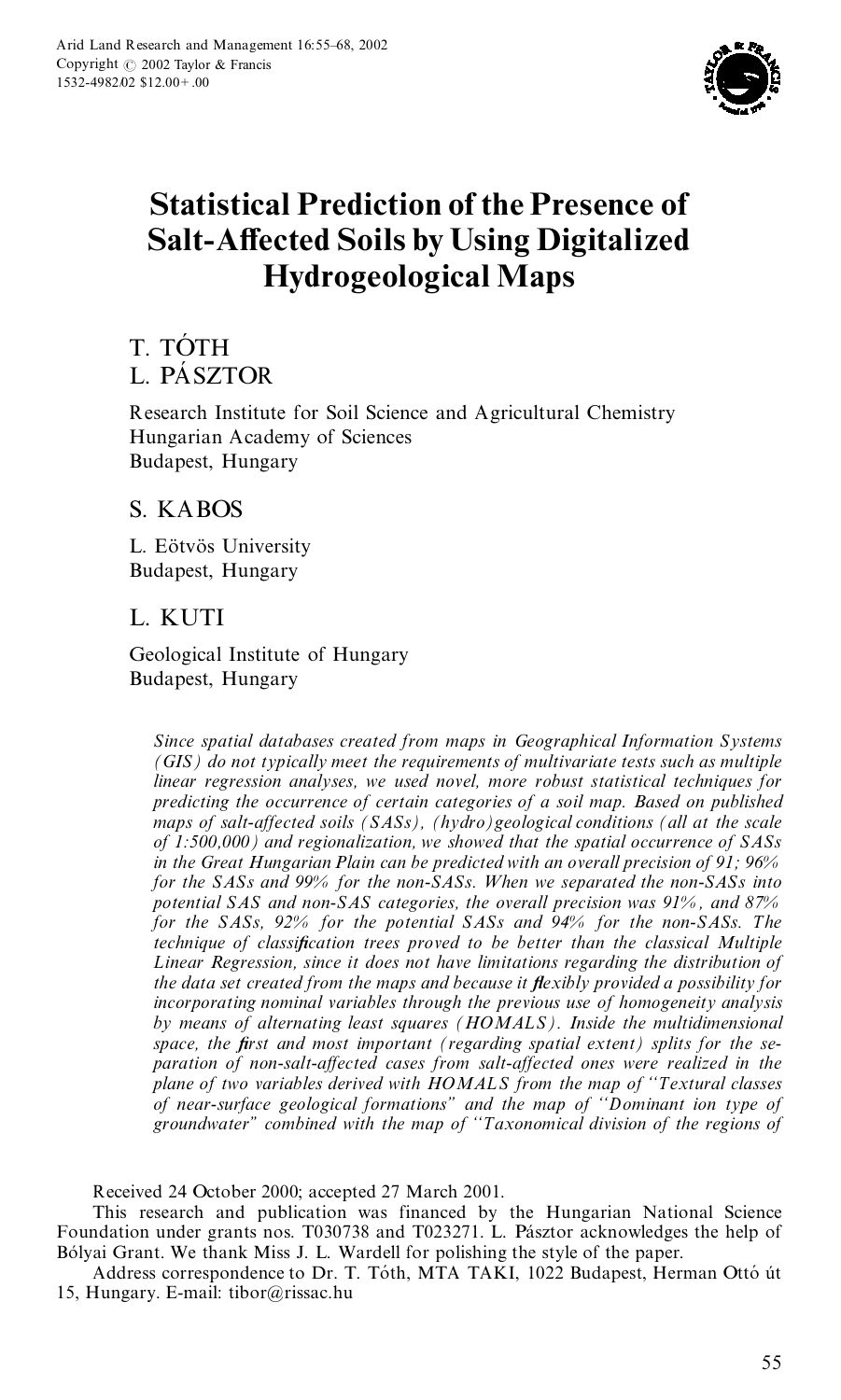*Hungary.'' The plane of these variables was split into ®ve main bands. The clay band has 70% of SASs and the mixed silty layer was divided to a bicarbonatic one with 12% SAS, and a sulfatic one with 65% SAS cover. The remaining sandy band has few SAS, but the dominance of sulfate in the groundwater indicates a higher cover of SASs and these soils constituted the two last bands. Other variables entering the classi®cation were the groundwater level above sea level and the depth to groundwater.*

**Keywords** classification tree, cross-tabulation, HOMAL, Hungary, saline regions, salinity risk

Salt accumulation in otherwise potential agricultural lands is a worldwide problem, affecting 340 million hectares globally. Although most research focuses on manmade salinization of irrigated lands, the areas affected by natural salinization are larger than the land affected by salinization resulting via irrigation. In several countries, these naturally salt-affected areas are important as prospective croplands or as wildlife reserves.

For the rational management of salt-affected lands, the use of maps on salt accumulation are indispensable. Due to the recent development of techniques and concepts, the mapping of SASs is facilitated at every scale of managemental decisions (Toth et al., 1998). The use of existing maps as predictors of salt accumulation has great importance where (a) there is no detailed information on spatial distribution of salinity and (b) the main factors and mechanisms of salt accumulation have not been clarified.

For predicting "salinity risk" Tickell (1997) rated categories of groundwater salinity, vegetation, rainfall, aquifer yield, and presence of laterite from 1 to 10 regarding the salinity hazard. These maps were then intersected, the hazard ratings of the resultant delineations summed, and the hazard map was compiled, using four categories ranging from very low to high hazard of salinity. Wei and Liu (1988) and Eilers and others (1997) used similar concepts. Bradd and others (1997) used the method of "weights-of-evidence" based on the cross-table of the map of salinity versus maps of geology, soils, land use, rainfall, landforms, groundwater characteristics, and vegetation similarly as done by the previous article of Tóth and others (2001).

This article shows a comprehensive, simultaneous treatment of several predictor maps for the prediction of salt accumulation and the analyses of the importance of hydrogeological and geomorphological factors. Our objective was to test the recently developed spatial data management and statistical techniques for the prediction of different levels of salt accumulation based on previously prepared maps. Since the statistical prediction methods like the classical ANOVA and linear regression are based on the assumption that the sample elements are stochastically independent (i.e., the error term is independent from observation to observation), which is not typical in the case of soil properties using GIS techniques, we propose here an alternative statistical inference taking into account the spatial regionalization of sites.

#### **Materials and Methods**

In the Great Hungarian Plain, the elevation of typical salt-affected areas above sea level is 80–90 m, climate is temperate continental, with mean annual temperature of  $10^{\circ}$ C ( $-2^{\circ}$ C in January, 21<sup>°</sup>C in July), average annual precipitation is 527 mm (the most rainy month is June with 71 mm, the least rainy is January with 30 mm), mean annual pan evaporation is 900 mm.

The base maps and the development of the digitalized database is described in the accompanying article of Tóth and others  $(2001)$ . The variables derived from the base maps are referenced as "TFM—gw asl" derived from the "Map of groundwater level above sea level," "TVM—gw depth" derived from the "Map of depth to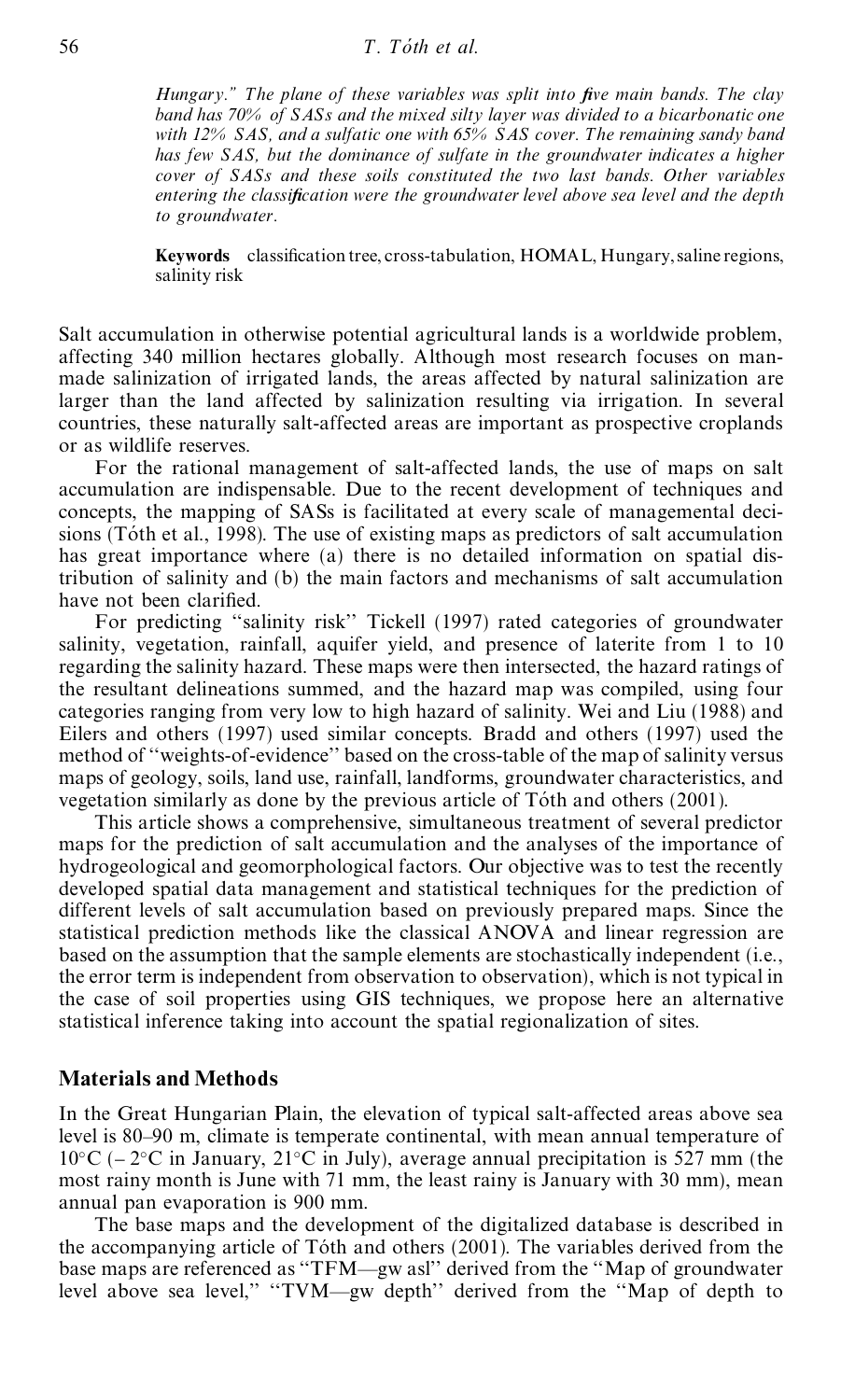

**FIGURE 1** Geographical meso- and microregions in the Great Hungarian Plain.

groundwater," and "OAT—gw cc" derived from the "Map of total soluble salt concentration of the groundwater."

The map "Taxonomical division of the regions of Hungary" (Somogyi, 1991) (Figure 1) was based on recent geomorphological and regional research. It presents a hierarchical taxonomy of the regions. Inside the Great Hungarian Plain, there is one macroregion with 13 mesoregions which are divided into 70 microregions. In our analysis, the mesoregions were used in the quantification of the categories. The original database of Toth and others  $(2001)$  was supplemented by the addition of this map. Based on the map of salt-affected soils by Szabolcs (1974), a soil was considered to be salt-affected (SAS) if it belonged to the first eight salt-affected soil categories of the original map, and it was considered non-salt-affected (non-SAS) if it belonged to either the "Potential salt-affected soil" or "Non-salt-affected soil" categories.

#### *Statistical Techniques*

Category quantification HOMALS (Homogeneity analysis by means of Alternating Least Squares) from package SPSS Categories (SPSS, 1996) converts the nominal variables into numerical ones by giving quantification scores to the categories. The mathematical background is described by Gifi (1990). Contingency tables that were analyzed (Tables 1 and 2) consist of the area  $(km<sup>2</sup>)$  covered by the delineations by FAK (ion types) and TKT (texture) as a row variable and the mesoregion as column variable. The variables calculated by SPSS HOMALS were named TTKT1, TTKT2,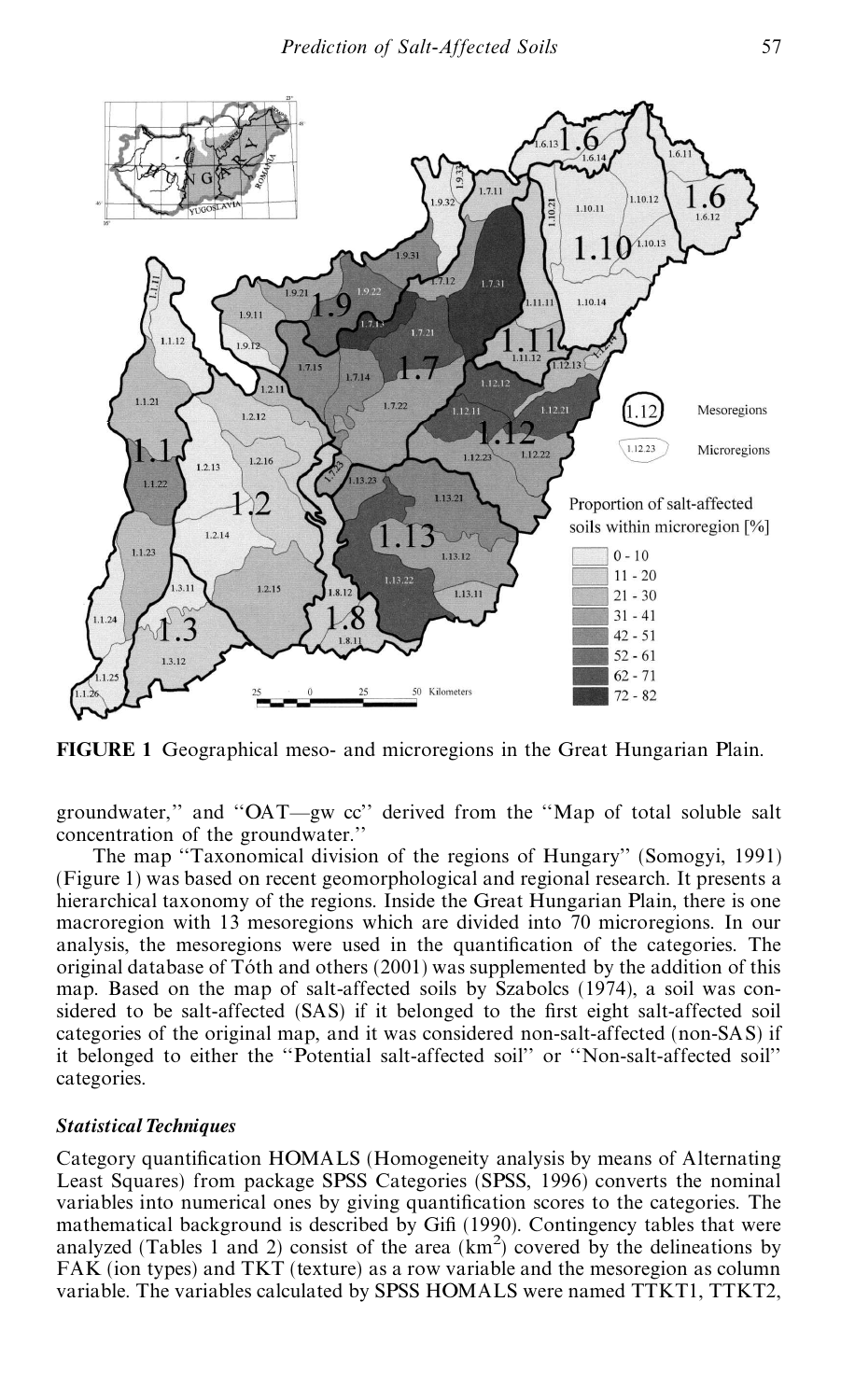**TABLE 1** Contingency Table of the Maps, "Taxonomical Division of the Regions of Hungary" and "Textural Classes of Near-Surface Geological Formations in the Great Hungarian Plain," as Expressed by the Territory of the Deli

| Textural                                                                                                                                                                                                                                                                                                                                                                                                                                                    |               |                 |                                  |                   |                     |                           | Mesoregions            |                     |                            |                          |                      |                          |                                   |
|-------------------------------------------------------------------------------------------------------------------------------------------------------------------------------------------------------------------------------------------------------------------------------------------------------------------------------------------------------------------------------------------------------------------------------------------------------------|---------------|-----------------|----------------------------------|-------------------|---------------------|---------------------------|------------------------|---------------------|----------------------------|--------------------------|----------------------|--------------------------|-----------------------------------|
| sequences                                                                                                                                                                                                                                                                                                                                                                                                                                                   | Code          |                 | 1.2                              | 1.3               | 1.6                 | 1.7                       | 1.8                    | 1.9                 | 1.10                       | Ξ                        | 1.12                 | 1.13                     | Total                             |
| SSSSSS                                                                                                                                                                                                                                                                                                                                                                                                                                                      |               | 435             | 400                              |                   |                     |                           |                        |                     |                            | $\overline{\mathcal{E}}$ |                      | 168                      | 8,911                             |
|                                                                                                                                                                                                                                                                                                                                                                                                                                                             |               |                 |                                  | 414<br>288<br>317 | 2821                | $334$<br>$87$<br>$105$    | $\S$ $\Xi$ $\Xi$ $\Xi$ | 946<br>99           | 3,766<br>292<br>140<br>140 | 15                       | $\frac{87}{10}$      |                          | 2,568                             |
| SSCCC<br>SCCCC                                                                                                                                                                                                                                                                                                                                                                                                                                              |               |                 |                                  |                   |                     |                           |                        |                     |                            |                          |                      | ∞                        |                                   |
| SISSI                                                                                                                                                                                                                                                                                                                                                                                                                                                       |               |                 | $528$<br>$-17$<br>$-15$<br>$-15$ |                   |                     |                           |                        |                     |                            | $\vec{4}$                |                      |                          | 370<br>2358<br>2921<br>154<br>565 |
|                                                                                                                                                                                                                                                                                                                                                                                                                                                             |               | 342             |                                  |                   |                     |                           |                        | $235$ $8$           |                            |                          |                      |                          |                                   |
|                                                                                                                                                                                                                                                                                                                                                                                                                                                             |               |                 |                                  |                   | 12                  | $\mathcal{O}$             |                        |                     |                            |                          | 47                   |                          |                                   |
|                                                                                                                                                                                                                                                                                                                                                                                                                                                             |               |                 |                                  |                   |                     |                           |                        |                     |                            |                          |                      |                          |                                   |
| $\begin{array}{l} {\bf SGGG} \\ {\bf SCGC} \\ {\bf SCGG} \\ {\bf HII} \end{array}$                                                                                                                                                                                                                                                                                                                                                                          |               |                 |                                  |                   |                     |                           |                        |                     |                            |                          |                      |                          |                                   |
| $\begin{array}{l} \text{HSSS} \\ \text{SSSSS} \\ \text{ESC} \\ \text{LCC} \\ \text{CCC} \\ \text{CCS} \\ \text{SSS} \\ \text{CCC} \\ \text{CCS} \\ \text{SCS} \\ \text{CCS} \\ \text{CCS} \\ \text{CCS} \\ \text{CCS} \\ \text{CCS} \\ \text{CCS} \\ \text{CCS} \\ \text{CCS} \\ \text{CCS} \\ \text{CCS} \\ \text{CCS} \\ \text{CCS} \\ \text{CCS} \\ \text{CCS} \\ \text{CCS} \\ \text{CCS} \\ \text{CCS} \\ \text{CCS} \\ \text{CCS} \\ \text{CCS} \\ \$ |               |                 | $\frac{150}{128}$                | 2774              |                     | 227                       | $3.584$ $^{\circ}$     |                     |                            | 5342                     | $80\,$               | 493                      | $1,631$<br>890                    |
|                                                                                                                                                                                                                                                                                                                                                                                                                                                             | 234           | $\overline{23}$ |                                  |                   | 42                  |                           |                        |                     | 42                         |                          | $\frac{4}{6}$        |                          |                                   |
|                                                                                                                                                                                                                                                                                                                                                                                                                                                             |               |                 |                                  |                   |                     |                           |                        |                     |                            |                          |                      |                          | 1,095                             |
|                                                                                                                                                                                                                                                                                                                                                                                                                                                             | $rac{6}{41}$  |                 |                                  |                   |                     |                           |                        |                     |                            | $\infty$                 |                      |                          | $\mathcal{E}_{\mathcal{L}}$       |
|                                                                                                                                                                                                                                                                                                                                                                                                                                                             |               | 3               | 207                              |                   |                     |                           | 5858                   |                     |                            | 83 <sub>1</sub>          | 2379<br>2.379<br>656 |                          |                                   |
|                                                                                                                                                                                                                                                                                                                                                                                                                                                             | $\frac{5}{4}$ | 398             |                                  |                   | 1,005<br>910<br>227 |                           |                        | 1,759<br>194<br>176 | 4 2 2<br>4 4 2             |                          |                      |                          |                                   |
|                                                                                                                                                                                                                                                                                                                                                                                                                                                             |               | 1,073           | 32728                            |                   |                     | 4,552<br>426<br>533<br>88 |                        |                     |                            |                          |                      | 3,184<br>319<br>672      | $14,565$<br>$3,261$<br>$3,549$    |
|                                                                                                                                                                                                                                                                                                                                                                                                                                                             | 4             |                 |                                  |                   |                     |                           |                        |                     |                            | 56                       | $\equiv$             | $\overline{\mathcal{E}}$ |                                   |
| CCGGG<br>CSCSS                                                                                                                                                                                                                                                                                                                                                                                                                                              | 45            | 870             |                                  |                   |                     |                           |                        |                     |                            |                          |                      |                          | 434<br>972                        |
|                                                                                                                                                                                                                                                                                                                                                                                                                                                             |               |                 |                                  |                   | 107                 |                           |                        |                     | 33                         |                          | 358                  | 208                      | 1,180                             |
| $\rm Total\ km^2$                                                                                                                                                                                                                                                                                                                                                                                                                                           |               | 3,789           | 958                              | 1,994             | 2,610               | 128<br>7,114              | 1,608                  | 79<br>294<br>3,790  | 4,551                      | 1,611                    | 4,235                | 5,138                    | 43,398                            |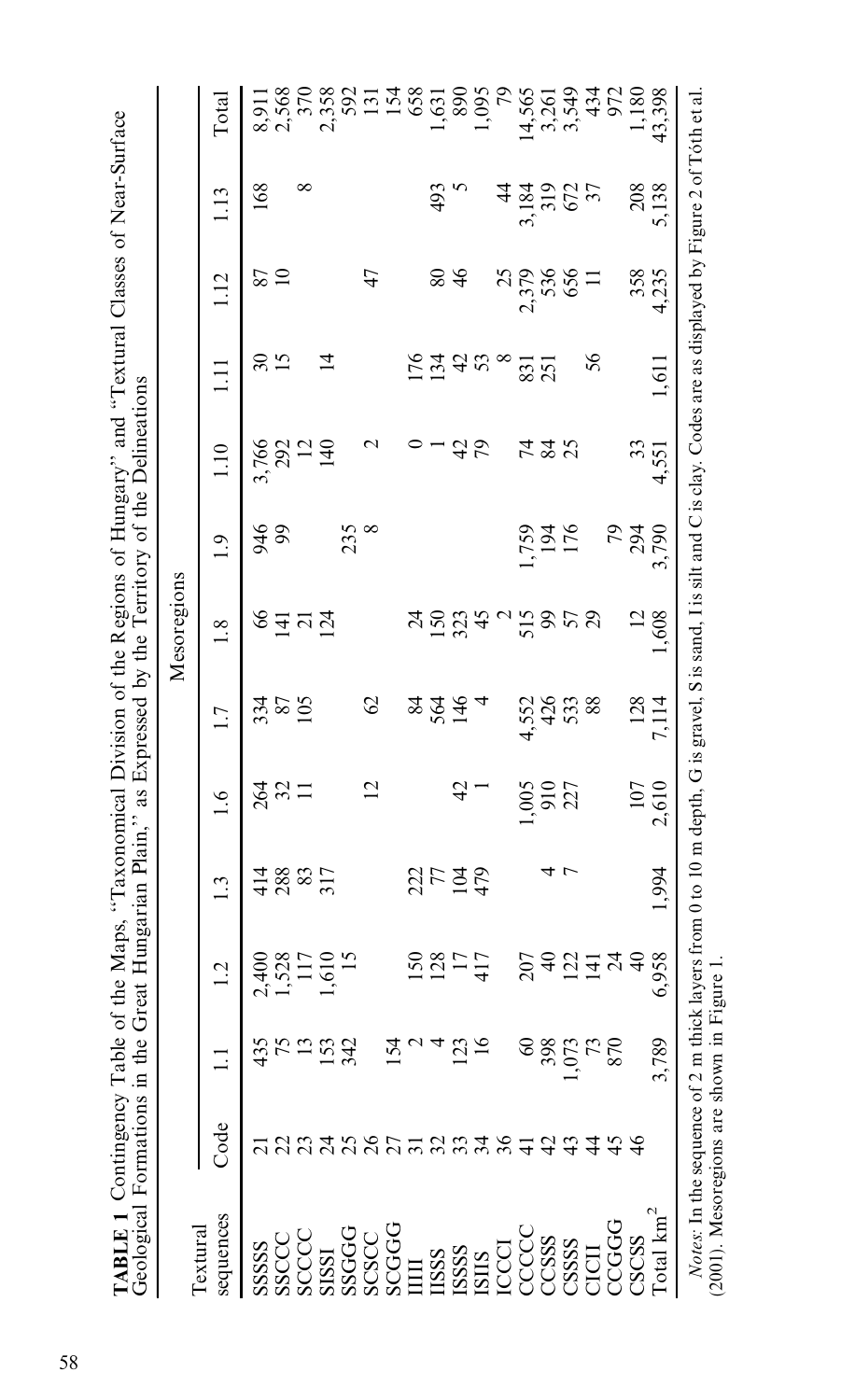quantificated variables of dominant ion types (originally TKT); and TFAK1, TFAK2, quantificated variables of textural classes of near-surface formation (originally FAK). In terminology of the data analysis, our aim was to predict the response variable  $(SAS)$  from the explanatory variables  $(TFAK1$ —quantificated texture,  $TTKT1$ —quantificated ion type,  $TVM$ —gw depth,  $TFM$ —gw asl and OAT—gw cc). Statistical analyses were performed both excluding and including quantificated variables. The case of a two-level response  $(SAS/non-SAS)$  was treated in detail, but results for a three-level response  $(SAS/potentially SAS/non-SAS)$  were also reviewed. We aggregated our data sets to 508 parts, which are homogeneous with respect to SAS, TVM, TFM and OAT. The variables TTKT1-2 and TFAK1-2 were calculated as weighted averages of the corresponding quantificated variables generated by HOMALS. The weighting was taken by area of the delineations.

Three methods of statistical inference were used: Multiple Linear Regression, Logistic Regression, and Classification Tree. The first two are standard tools in statistical analysis; the third seems to be neglected in applications for soil science, and will be treated here in detail.

A recursive partitioning of a data set according to selected threshold values of the explanatory variables, may be expressed in form of a Classification and Regression Tree (CART, Breimann et al., 1984; Breimann & Friedmann, 1985). The computer program "tree" that we have used is provided by the statistical package S-PLUS (1994). The algorithm starts with the whole set of objects and chooses explanatory (splitting) variables, optimizing the precision of the Classification Tree. The CART method accepts categorical variables as explanatory variables, but the number of levels is very limited (because an L-level categorical variable causes to form  $2^{(L-1)} - 1$  subsets). The variables, "Dominant ion types of groundwater" (TKT, 29 levels) and "Textural classes of near-surface formations" (FAK,  $18$  levels), were beyond these limits. Due to these limitations, we required a quantification method to use TKT and FAK as explanatory variables.

#### **Results and Discussion**

The results of using multiple linear and logistic regression techniques for the prediction of salt-affected soils are shown in Table 3. In the case of using ordinal variables—TFM or "Groundwater level above sea level," TVM or "Depth to groundwater," OAT or "Total soluble salt concentration of the groundwater"there was a weak correlation explaining only 15% of total variance. Logistic regression improved the correlation explaining 70% of the total variance, but the precision of predicting SASs was as low as 31%.

We had two more variables which could not be included in the analysis since they were nominal ("Dominant ion types of groundwater" and "Textural classes of near-surface formations''), and we used HOMALS for their quantification. The saltaffected areas of Hungary have been divided into specific regions as reported by Treitz (1924,1934), Sigmond (1927), Herke and others (1959), Arany (1956). The pattern of the regions of the Great Hungarian Plain as suggested by Somogyi (1991) showed a good agreement with these previously cited reports. We used these divisional units which express the spatial nature of salt accumulation. The map of the regions (Figure 1) shows that those microregions with high cover of SASs form an almost contiguous area (microregions 1.7.13, 1.7.21, 1.12.11, 1.12.12, 1.12.21), but are surrounded by areas that have decreasing cover of SASs with smooth transition. On the western edge of the Great Hungarian Plain by the Danube River there is a north-south oriented area (microregions 1.1.21, 1.1.22, 1.1.23) which includes most of the solonchak-solonetz areas.

The contingency tables of mesoregions (Tables 1 and 2) were used in the transformation of the above two categorical variables by the HOMALS procedure as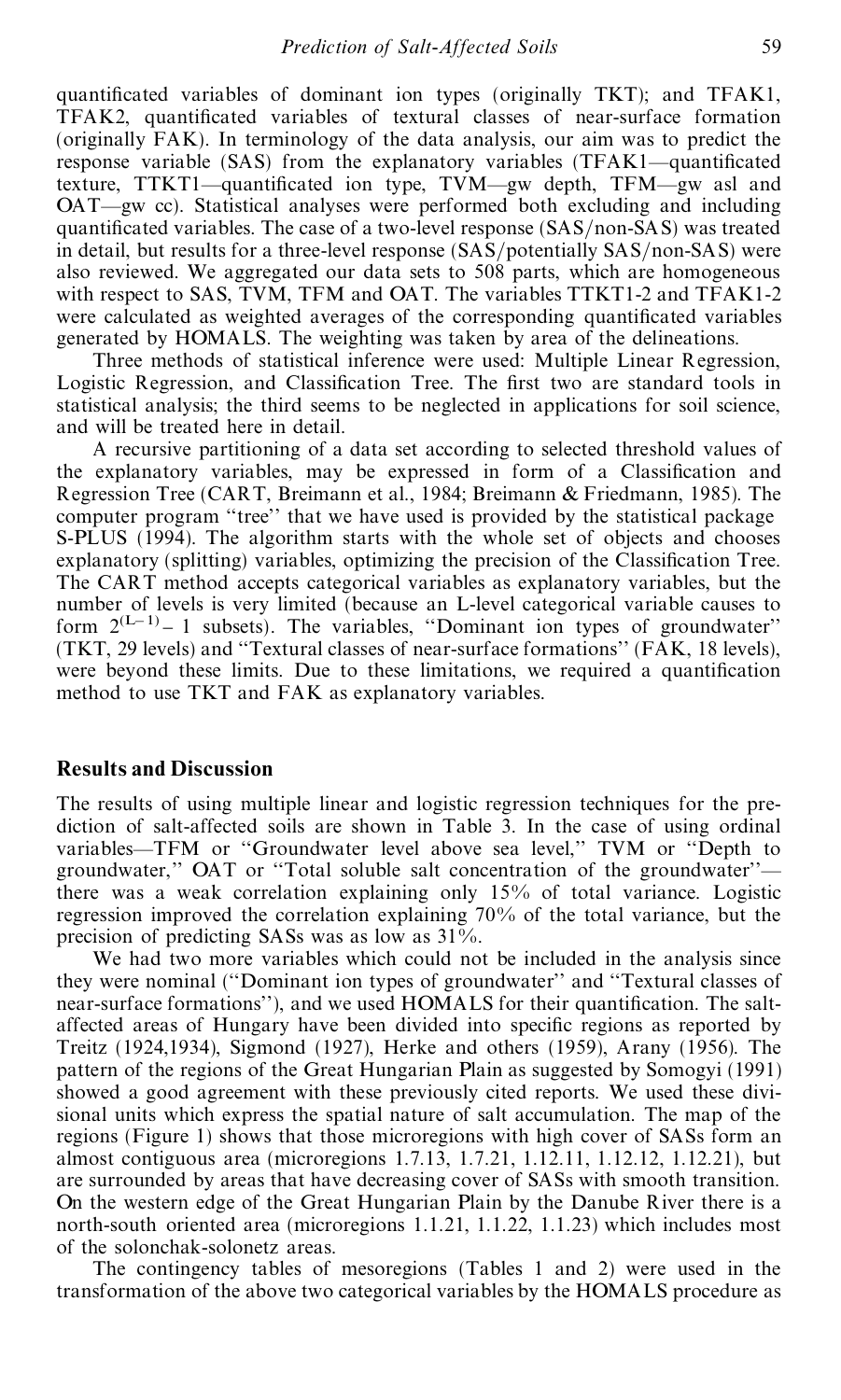| ABLE 2                                                  | he Great Hungarian Plain," as Expressed by the Territory of the Delineations<br>Contingency lable of the $M$ |                 |                 |             |     |                | raps, "Taxonomical Division of the Regions of Hungary" and "Dominant lons in the Groundwater in |     |               |      |                                             |               |                  |                                                                                                                                                                                                                                                                                                                                                                          |
|---------------------------------------------------------|--------------------------------------------------------------------------------------------------------------|-----------------|-----------------|-------------|-----|----------------|-------------------------------------------------------------------------------------------------|-----|---------------|------|---------------------------------------------|---------------|------------------|--------------------------------------------------------------------------------------------------------------------------------------------------------------------------------------------------------------------------------------------------------------------------------------------------------------------------------------------------------------------------|
|                                                         | Dominant                                                                                                     |                 |                 |             |     |                |                                                                                                 |     | Mesoregions   |      |                                             |               |                  |                                                                                                                                                                                                                                                                                                                                                                          |
| Cation                                                  | Anion                                                                                                        | Code            |                 | 1.2         | 1.3 | $\frac{6}{1}$  | 1.7                                                                                             | 1.8 | 1.9           | 1.10 | $\begin{array}{c} 1.11 \\ 1.11 \end{array}$ | 1.12          | 1.13             | Total                                                                                                                                                                                                                                                                                                                                                                    |
|                                                         |                                                                                                              |                 |                 |             |     |                |                                                                                                 |     |               |      |                                             |               | 89               | 173                                                                                                                                                                                                                                                                                                                                                                      |
|                                                         |                                                                                                              |                 |                 |             |     |                | $76$<br>$80$                                                                                    | 28  |               |      |                                             |               |                  | 58                                                                                                                                                                                                                                                                                                                                                                       |
|                                                         |                                                                                                              |                 |                 | 98          |     |                |                                                                                                 | 69  | 98            |      | $\frac{4}{5}$                               | 52            | $\frac{12}{355}$ | 1,314                                                                                                                                                                                                                                                                                                                                                                    |
|                                                         |                                                                                                              |                 |                 |             |     |                |                                                                                                 |     |               |      |                                             |               | 38               | 38                                                                                                                                                                                                                                                                                                                                                                       |
|                                                         |                                                                                                              |                 | 934             | 1,177       | 221 | $\overline{c}$ | 3,842                                                                                           | 677 | 560           | 142  | 1,290                                       | 1,662         | 4,092<br>26      | 14,617                                                                                                                                                                                                                                                                                                                                                                   |
|                                                         |                                                                                                              |                 |                 |             |     |                |                                                                                                 |     |               |      |                                             |               |                  | 26                                                                                                                                                                                                                                                                                                                                                                       |
|                                                         |                                                                                                              |                 |                 | $\mathbf 2$ |     |                | 118                                                                                             |     |               |      |                                             |               |                  |                                                                                                                                                                                                                                                                                                                                                                          |
|                                                         |                                                                                                              | けりひこの了846770100 |                 |             |     |                | 38                                                                                              |     | $rac{48}{36}$ | 22   | $\overline{1}$                              | $\frac{6}{1}$ |                  | $\frac{88}{11} \frac{1}{21} \frac{1}{21} \frac{1}{21} \frac{1}{21} \frac{1}{21} \frac{1}{21} \frac{1}{21} \frac{1}{21} \frac{1}{21} \frac{1}{21} \frac{1}{21} \frac{1}{21} \frac{1}{21} \frac{1}{21} \frac{1}{21} \frac{1}{21} \frac{1}{21} \frac{1}{21} \frac{1}{21} \frac{1}{21} \frac{1}{21} \frac{1}{21} \frac{1}{21} \frac{1}{21} \frac{1}{21} \frac{1}{21} \frac{$ |
|                                                         |                                                                                                              |                 |                 |             |     |                |                                                                                                 | 23  |               |      |                                             |               |                  |                                                                                                                                                                                                                                                                                                                                                                          |
|                                                         |                                                                                                              |                 |                 |             |     |                | 13                                                                                              |     |               |      |                                             |               |                  |                                                                                                                                                                                                                                                                                                                                                                          |
|                                                         |                                                                                                              |                 |                 |             |     |                |                                                                                                 |     |               |      |                                             | 23            |                  |                                                                                                                                                                                                                                                                                                                                                                          |
|                                                         |                                                                                                              |                 |                 |             |     |                |                                                                                                 |     |               |      |                                             |               |                  |                                                                                                                                                                                                                                                                                                                                                                          |
|                                                         |                                                                                                              |                 | 57<br>19<br>246 |             |     |                |                                                                                                 |     |               |      |                                             |               |                  |                                                                                                                                                                                                                                                                                                                                                                          |
| E<br>EXALIST STATES<br>EXALIST STATES<br>EXALIST STATES | ក្ដី<br>បានធ្លាយ<br>ស្ថាន និង និង និង និង និង                                                                |                 |                 | 968         | 551 |                | 28                                                                                              |     | 333           | 52   |                                             |               |                  |                                                                                                                                                                                                                                                                                                                                                                          |

Į

j

ï

Ï

ċ

l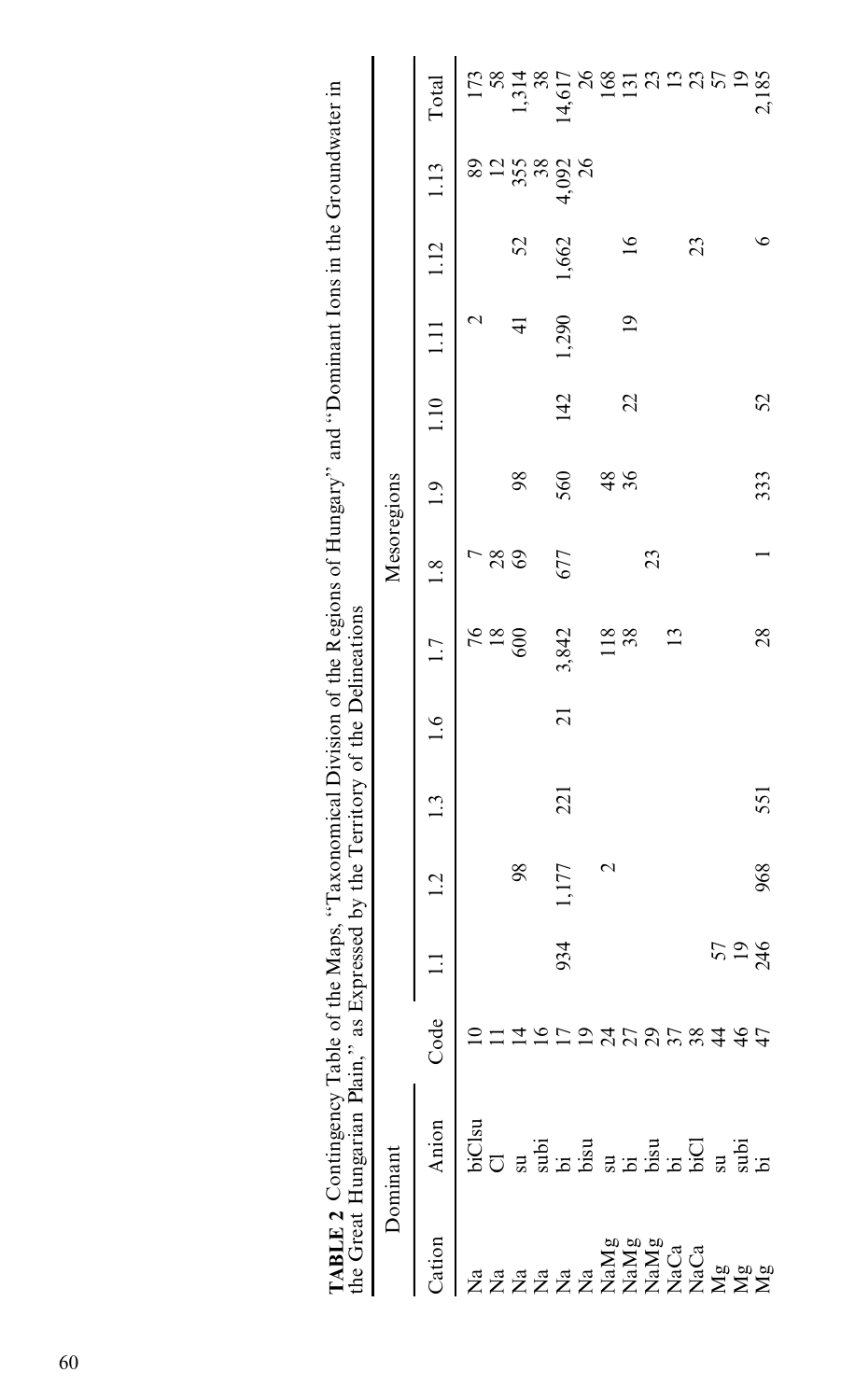|                                                   |                                                                                                                                                                    |                      |              |                                                                                                                                  |                           |       | 3               |                 | $\frac{4}{6}$ |                |     |                                         |                 |                            |
|---------------------------------------------------|--------------------------------------------------------------------------------------------------------------------------------------------------------------------|----------------------|--------------|----------------------------------------------------------------------------------------------------------------------------------|---------------------------|-------|-----------------|-----------------|---------------|----------------|-----|-----------------------------------------|-----------------|----------------------------|
|                                                   |                                                                                                                                                                    |                      | 27           |                                                                                                                                  |                           |       |                 |                 |               |                |     |                                         |                 |                            |
|                                                   |                                                                                                                                                                    |                      | 598          | 95                                                                                                                               | 171                       |       |                 |                 |               |                |     |                                         |                 | $322$ =                    |
|                                                   |                                                                                                                                                                    |                      |              |                                                                                                                                  |                           |       |                 |                 |               |                |     |                                         |                 |                            |
|                                                   |                                                                                                                                                                    | 80077777788900024809 |              |                                                                                                                                  |                           |       |                 |                 |               |                |     |                                         |                 | $\circ$                    |
|                                                   |                                                                                                                                                                    |                      |              |                                                                                                                                  |                           | 234   | $\infty$        | $\mathcal{S}$   | 36            |                |     | $\overline{\mathcal{E}}$                |                 |                            |
|                                                   |                                                                                                                                                                    |                      |              |                                                                                                                                  |                           | 13    |                 |                 |               |                |     |                                         |                 |                            |
|                                                   |                                                                                                                                                                    |                      | 533          | 4,272                                                                                                                            | 944                       | 2,216 | 1,917           | 626             | 2,310         | 4,313          | 260 | 2,248                                   | 433             | $\frac{467}{13}$<br>21,071 |
|                                                   |                                                                                                                                                                    |                      |              | $\frac{13}{2}$                                                                                                                   |                           |       |                 |                 |               |                |     |                                         |                 | $\frac{13}{2}$             |
|                                                   |                                                                                                                                                                    |                      |              |                                                                                                                                  |                           |       |                 |                 |               |                |     |                                         |                 | 1882                       |
|                                                   |                                                                                                                                                                    |                      | $27$<br>$42$ |                                                                                                                                  | $\frac{8}{18}$            | 80    | 13 <sub>2</sub> |                 |               |                |     |                                         |                 |                            |
|                                                   |                                                                                                                                                                    |                      |              | $^{240}_{240}$                                                                                                                   | 55                        |       | 17              |                 | 87            |                |     |                                         |                 |                            |
|                                                   |                                                                                                                                                                    |                      |              |                                                                                                                                  |                           | 13    |                 |                 |               | $\overline{2}$ |     | 25<br>57                                | $\frac{21}{73}$ |                            |
|                                                   |                                                                                                                                                                    |                      | 208          | 69                                                                                                                               | 35                        | 23    | 308             |                 | 235           |                |     | $\overline{115}$                        |                 | ,117                       |
| <b>Nada<br/>Nada XIXIXIXI</b><br>XIXICOCOCOCOCOCO | ន ដឹង ក្នុង<br>ការប្រាសាទ្ធ និង ការប្រាសាទ្ធ<br>ការប្រាសាទ្ធ និង ការប្រាសាទ្ធ និង ការប្រា                                                                          |                      |              |                                                                                                                                  |                           |       |                 | $\frac{52}{31}$ |               |                |     |                                         |                 | $\overline{31}$            |
| $\text{Total km}^2$                               |                                                                                                                                                                    |                      | 789          |                                                                                                                                  | $6,958$ 1,994 2,610 7,114 |       |                 |                 |               |                |     | $1,608$ $3,790$ $4,551$ $1,611$ $4,235$ | 5,138           | 43,398                     |
|                                                   | dominance in the groundwater. Codes are as displayed by Figure 3 of Tóth et al. (2001). Mesoregions are shown in Figure 1.<br>Cations and chloride are abbreviated |                      |              | by their respective chemical symbols, sulfate $\equiv$ su, bicarbonate $\equiv$ bi. The order of the ions express their order of |                           |       |                 |                 |               |                |     |                                         |                 |                            |

dominance in the groundwater. Codes are as displayed by Figure 3 of Tóth et al. (2001). Mesoregions are shown in Figure 1.<br>.

61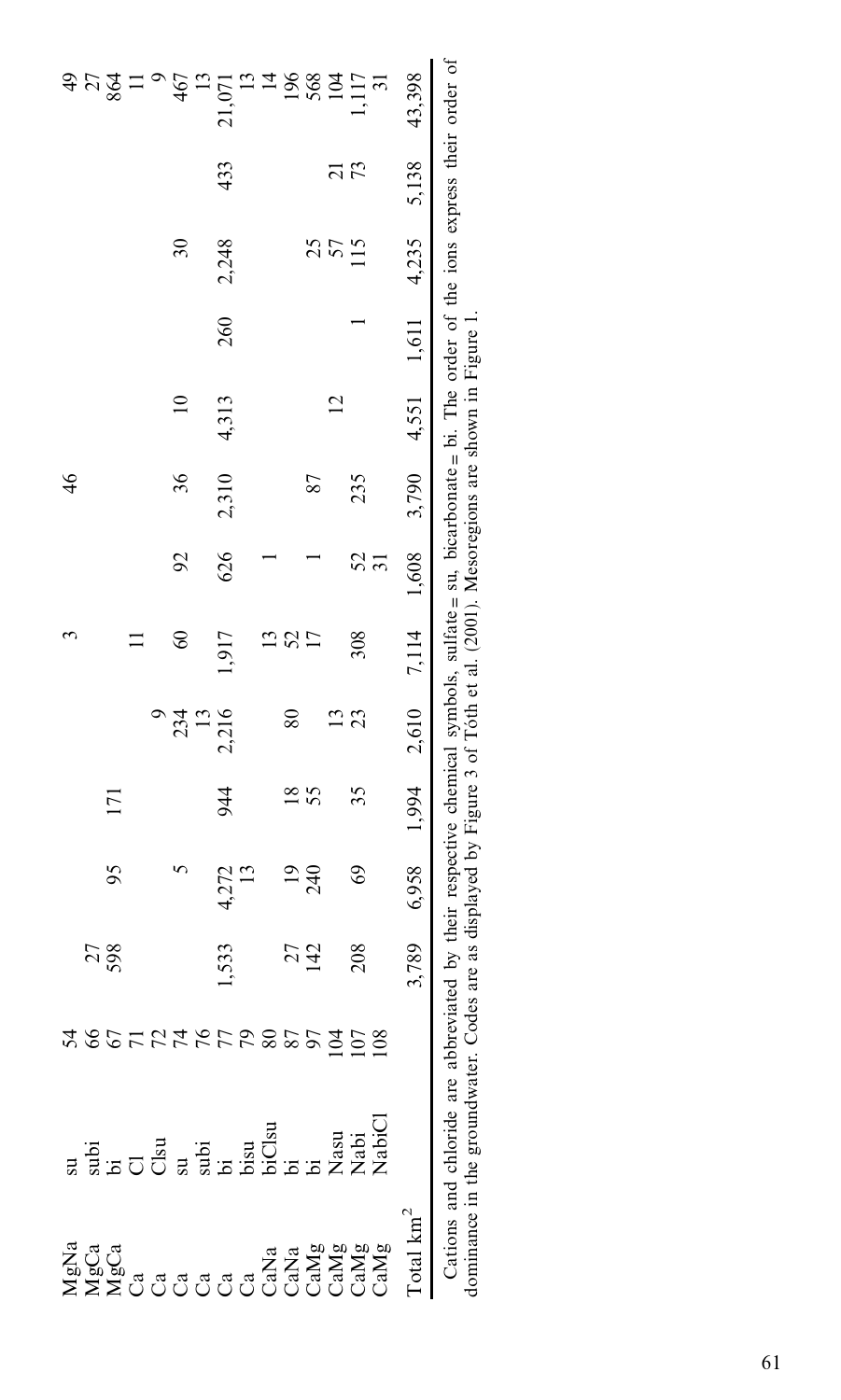described in Materials and Methods. In the first row (original code on the map is 21) and column of Table 1, the number "435" shows the extent  $(km^2)$  of the area having texture SSSSS (sand for each 2 m depth-sequences down to 10 m depth) located inside the mesoregion No. 1.1. The number  $"31"$  in the last line of Table 2, for which the original code on the map is 108, shows the extent  $(km<sup>2</sup>)$  of the area where the dominant ions are  $Ca^{2+}/Mg^{2+}/Na^{+}$  and  $HCO<sub>3</sub>/Cl^{-}$ . All these fall into the mesoregion No. 1.8.

Two new quantificated texture variables were received by HOMALS from the categories of the map: "Textural classes of near-surface formations." TFAK1 is the clay-silt-mixed gravel-sand variable, which can be interpreted as a series of formations of slow fluvial activity, fast fluvial activity, and eolian activity. TFAK2 expresses the contrast of a mixed gravelly sequence and a more homogeneous sequence series.

Similarly, two quantificated new ion type variables were received from the categories of the map: "Dominant ion types of groundwater."  $TTKT1$  (quantificated ion type) can be considered as expressing decreasing solubility of dissolved salts from the salts of sodium through magnesium salts to calcium salts. TTKT2 can be considered as the sulfate-bicarbonate variable.

The first of these numerical variables, TTKT1—quantificated ion type and  $TFAK1—quantificated texture (Table 3), were included in the regression analysis.$ 

|                               | Without nominal<br>variables | With quantificated<br>nominal variables |
|-------------------------------|------------------------------|-----------------------------------------|
| A. Multiple linear regression |                              |                                         |
| $R^2$                         | 0.149                        | 0.296                                   |
| Residual MS                   | 0.183                        | 0.151                                   |
| Model $F$ test                | 253                          | 363                                     |
| Probability of $F$            | 0.0000                       | 0.0000                                  |
|                               | Parameter estimates          |                                         |
| Intercept                     | $-0.399(0.042)$              | 0.550(0.040)                            |
| $bl:TFM$ gw asl               | $-0.049(0.002)$              | 0.044(0.004)                            |
| $b2: TVM$ -gw depth           | $-0.019(0.008)$              | $-0.078(0.007)$                         |
| b3:OAT-gw cc                  | 0.083(0.112)                 | $-0.119(0.012)$                         |
| b4:TTKT1-ion types            | Not included                 | $-0.317(0.015)$                         |
| b5:TFAK1-texture              | Not included                 | $-0.187(0.020)$                         |
| B. Logistic regression        |                              |                                         |
| Overall precision $\%$        | 69                           | 79                                      |
| Precision for                 |                              |                                         |
| salt-affected soils %         | 31                           | 63                                      |
| Model Chi square              | 791                          | 1,548                                   |
| Significance of test          | 0.0000                       | 0.0000                                  |
|                               | Parameter estimates          |                                         |
| Intercept                     | 0.334(0.256)                 | 1.830(0.339)                            |
| $bl:TFM$ asl                  | $-0.347(0.018)$              | 0.333(0.036)                            |
| b2:TVM-gw depth               | $-0.239(0.050)$              | $-0.964(0.071)$                         |
| $b3:OAT$ gw cc                | 0.409(0.063)                 | $-1.007(0.097)$                         |
| $b4:TTKT1$ -ion types         | Not included                 | $-2.022(0.127)$                         |
| b5:TFAK1-texture              | Not included                 | $-1.682(0.167)$                         |

**TABLE 3** Regression Model Summary Statistics and Estimated Parameters

 $gw =$  groundwater; as  $l =$  above sea level;  $cc =$  concentration.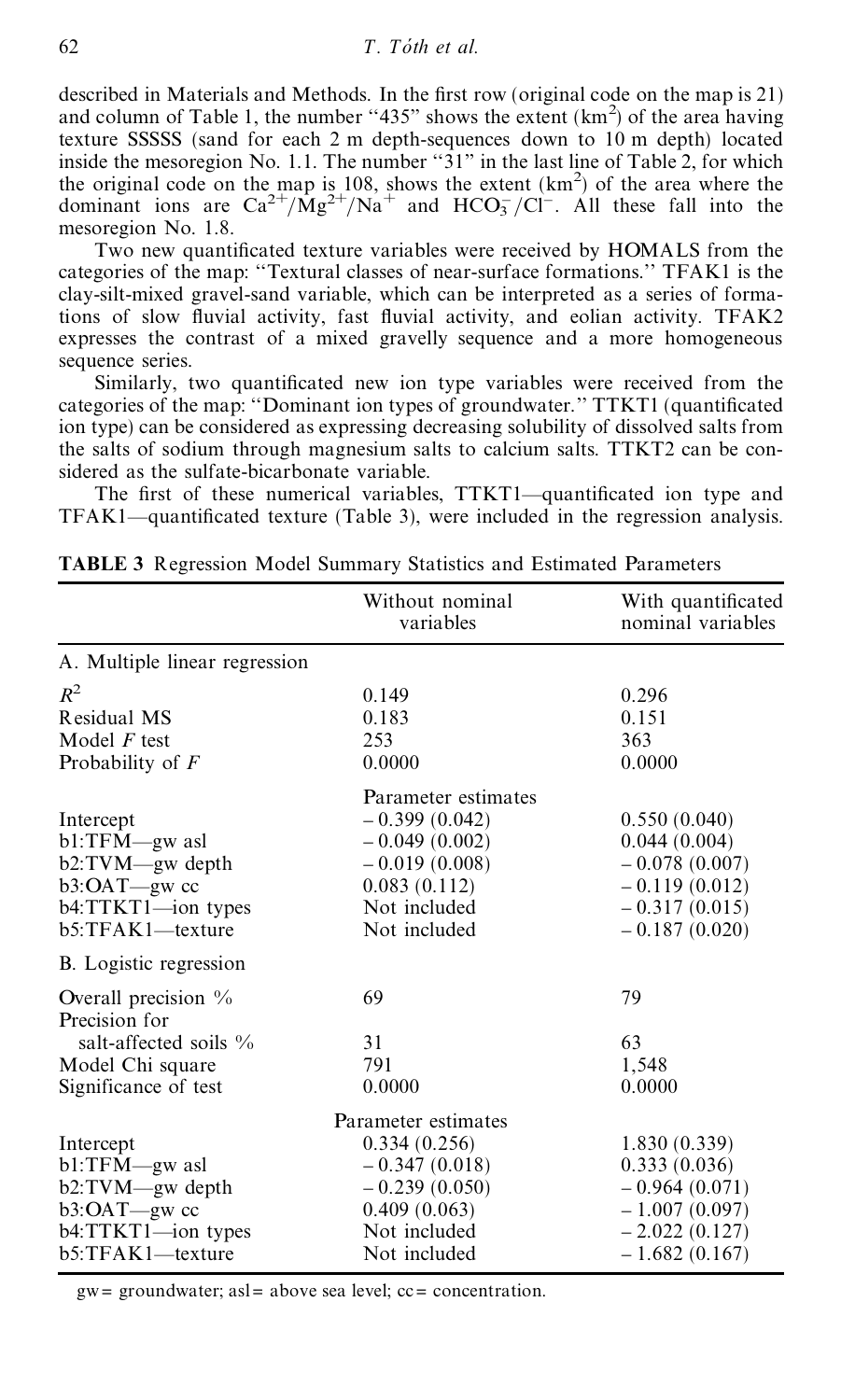

**FIGURE 2** Classification tree for the separation of salt-affected soils  $(1)$  from nonsalt-affected soils  $(0)$ . Misclassification rate is 0.036.

In the case of multiple linear regression, there was an improvement in the coefficient of determination  $(R^2)$ , from 15% to 30% explanation of total variance. With the inclusion of the texture and dominant ion variables in the logistic regression, 80% of the total variance could be explained. Additionally, for the SASs the precision was improved to 63%. Further inclusion of TKT2 and TFAK2 (results are not shown) did not improve on regression analyses.

The lack of a good correlation employing these estimation methods may be explained by the fact that the relationship between the explanatory variables and the salt accumulation process is neither linear nor additive. Therefore, we turned to the technique of the classification tree.

In Figure 2, we present our most important results determined by the CART methodology. In the subsequent splitting of the cases into increasingly homogeneous ``leaves'' of the ``classi®cation tree,' ' all of the numerical variables discussed were entered, that is TTKT1, TFAK1, TFM, OAT and TVM. The major splits can be followed in the plane of  $TTKT1$ —quantificated ion type and  $TFAK1$ —quantificated texture on Figure 3. In this plane, conceptually, the probability of salt accumulation is in inverse relationship with the values of  $TFAK1$  and  $TTKT1$  as described by Tóth and others  $(2001)$ . The dominance of fine particles (clay and silt) in soils and subsurface materials, restricts the movement of solutes; however, the thickness of the saline layers as affected by capillary rise is substantial. Consequently, salts may move up the soil profile from groundwater, and are difficult to remove by leaching. Sand and gravel do not have a degree of high capillary rise from groundwater and permit the rapid leaching of salts from the surface layers. When Na is the dominant cation in groundwater, it immediately affects the soil properties, especially when the soil is clayey due to the adsorption of  $Na<sup>+</sup>$  ions onto the exchange sites.  $Mg<sup>2+</sup>$  behaves somewhat similar to  $\text{Na}^+$ , but  $\text{Ca}^{2+}$  typically does not cause salt accumulation as observed in the Great Hungarian Plain. The general differences in dominance of cations are modified by the dominance of anions. The presence of  $SO_4^{2-}$  is typically more closely related to salt accumulation, rather than the presence of  $HCO<sub>3</sub>$ . From the surrounding mountains groundwater flows towards the deepest areas of the Carpathian Basin where it gets shallow, some of it evaporates, and its salt concentration increases. The differences in the solubility of the dissolved salts are paralleled with a change in composition. At elevated groundwater salt concentrations,  $SO_4^{2-}$  becomes the more dominant anion.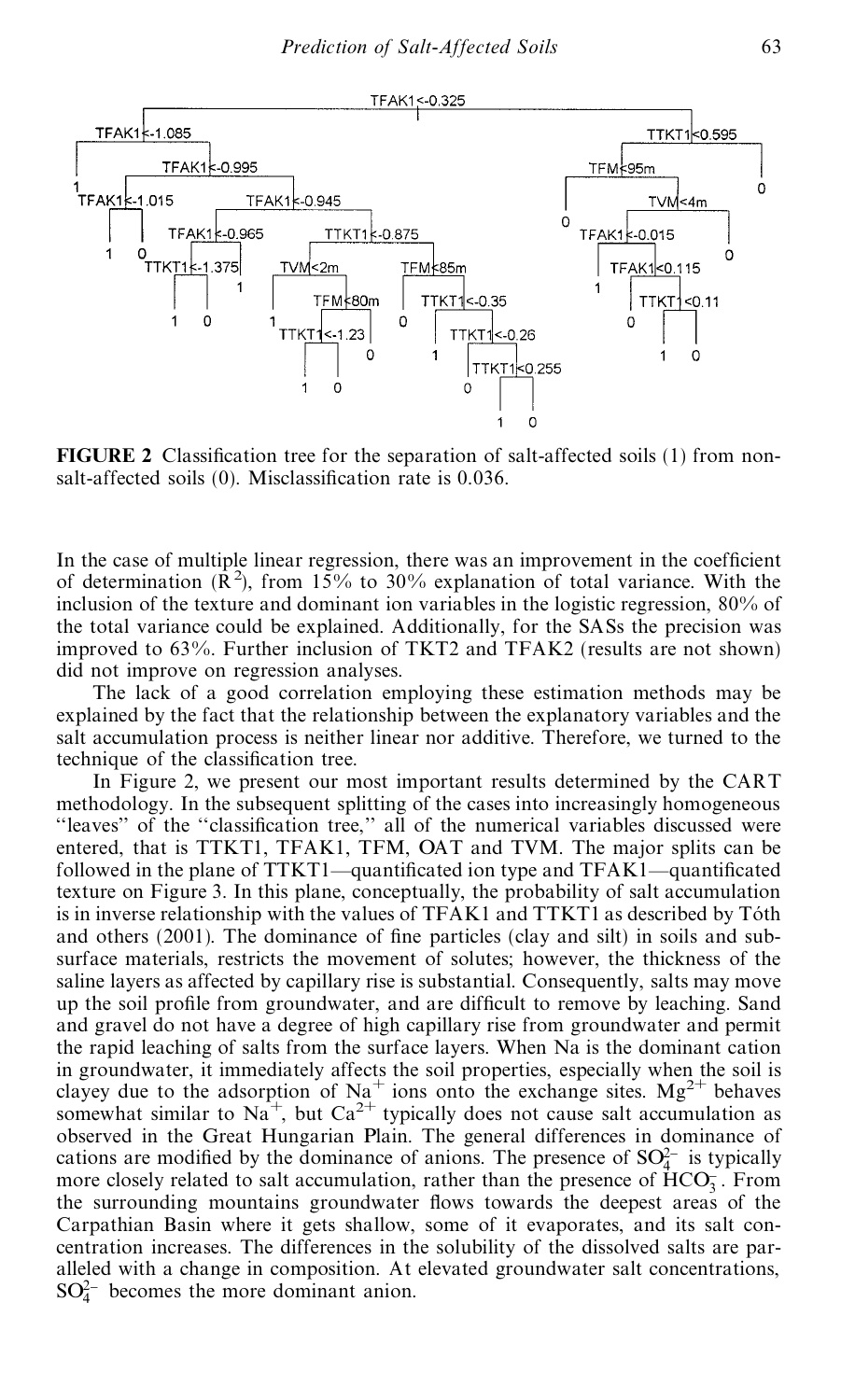

**FIGURE** 3 Major splits made by the classification tree in the plane TTKT1 (quantificated ion type) $-TFAK1$  (quantificated texture) with the indication of saltaffected (O) and non-salt-affected soils  $\Box$ ). The size of symbols indicates the relative coverage of the soils.

Splits are discussed as shown in Figure 3, which also considers the extent of separated leaves (the final cases resulted at the end of the branches). The first split was made at the value  $-0.325$  of TFAK1 (quantificated texture), which separated the geological formations dominated by clayey and silty surface layers, where the occurrence of salt accumulation is much greater than in the remaining cases. On the left branch of the tree, the split at TFAK1  $-1.085$  and mostly at TFAK1  $-0.945$ separated the most extreme clayey soils associated with salt accumulation. The groundwater under these soils is dominated by  $Na^+$ ; the resulting band is identified as "Na-clay band." Following minor (regarding spatial extent) splits in the silty band, one important split occurs at TTKT1  $(-0.875)$ , which separates the groundwater types dominated by  $Na^+$  and  $HCO_3^-$  from the groundwater dominated by  $\text{Na}^+/\text{Mg}^{2+}/\text{Ca}^{2+}$  and  $\text{SO}_{4}^2$ . Sulfate is linked to a larger probability of salt accumulation ( $\cdot \text{Na}^+/\text{Mg}^{2+}/\text{Ca}^{2+}$ -SO<sub>4</sub><sup>-</sup>-silt band'') and the part of the band  $<-0.875$ accounts for little of the salt-affected soils. In this " $Na^+$ -HCO<sub>3</sub>-silt band" the dominance of silt corresponds to the loessic sediments which contain  $20-25%$ CaCO<sub>3</sub> and upon weathering, easily produce  $\text{Na}^+$ . In comparison, the next split on the left shows that the salt-affected areas have shallower groundwater level (TVMgw depth  $\leq 2$  m) and usually lie lower (TFM—gw elevation asl  $\leq 80$  m) as shown by Table 2 of Tóth and others  $(2001)$  than the non-SAS. On the right branch of the tree the split at TTKT1 0.595 has separated two areas with few SASs. However, there is a "Ca<sup>2+</sup>/Mg<sup>2+</sup>-SO<sub>4</sub><sup>-</sup>-sand band," where the dominance of SO<sub>4</sub><sup>-</sup> indicates a somewhat higher probability of salt accumulation, whereas the  $Ca^{2+}/Mg^{2+}$ -HCO<sub>3</sub>-sand band" is not salt-affected. The overall precision of the classification tree is acceptable: 96%, and 91% for SAS, and 99% for non-SAS. The splits were similarly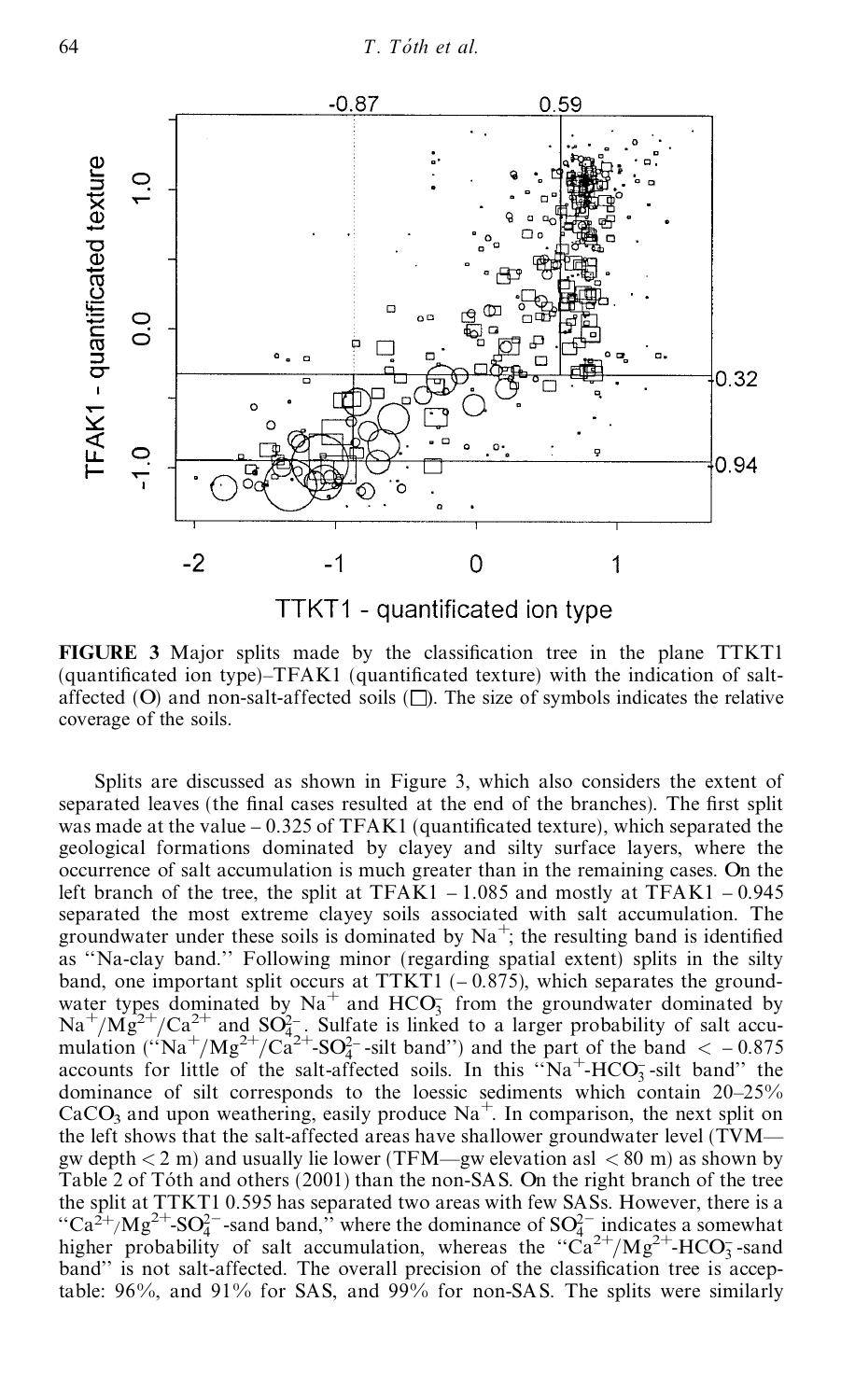

**FIGURE** 4 Classification tree for the separation of salt-affected soils (1) from potentially salt-affected soils  $(2)$  and non-salt-affected soils  $(3)$ . Misclassification rate is 0.088.

evaluated on the basis of the microregions and neighboring salt-affected regions occupied neighboring position in the plane of TTKT1—quantificated ion type and  $TFAK1$ —quantitated texture (figure not shown).

Figure 4 shows the classification tree of three categories, distinguishing the potential salt-affected soils. The same variables were included as in Figure 2. There was an overall precision of 91%, 87% for SAS, 92% for the potential SAS, and 94% for non-SAS. The most important splits occurred in the plane of TTKT1 (quantitated ion type $-TFAK1$  (quantitated texture). Most splits parallel those of Figure 2, with one exception, the first split at TTKT1 (quantitated ion type) =  $0.265$ . On the left of this split, there are the areas where  $Na<sup>+</sup>$  is the dominant cation in the groundwater with a greater probability of salt accumulation, and on the right, the  $Ca^{2+}/Mg^{2+}$ -dominated groundwaters with sandy sequences. On the left side of the tree, the "Na<sup>+</sup>-clay band" is separated, then the next split separates the upper left corner of the TTKT1–TFAK1 plane identified as potentially salt-affected soils. Continuing on the left, we arrive to the same branches that we saw on the twocategory classification tree of Figure 2. On the right side of the tree, first the lower left corner of the TTKT1–TFAK1 plane is separated at TFAK1 (quantitated texture) = 0, followed with a split at TTKT1 = 0.685 separating non-SAS on the right side which is due to the dominance of  $Ca^{2+}$  and  $Mg^{2+}$  in the groundwater. Delineations containing more clay (TFAK1 < 0.135) are potentially salt-affected soils. The remaining branches, including the deeper groundwater level under the soil surface or the higher groundwater level above sea level, indicate a smaller probability of salt accumulation.

#### **Conclusion**

Each of the agrogeological variables studied was earlier reported to be influential on the occurrence of SASs in the Great Hungarian Plain. The importance of the depth to groundwater (Mados, 1943; Darab, 1967) and the salt concentration of groundwater ('Sigmond, 1927; Scherf, 1935; Endrédy, 1941; Erdélyi, 1979) were the factors most discussed, and the effect of the groundwater level above sea level (Kreybig  $\&$ Endrédy, 1935; Endrédy, 1941) was also addressed by a few researchers. The importance of the distinctive particle fractions and stratification was emphasized by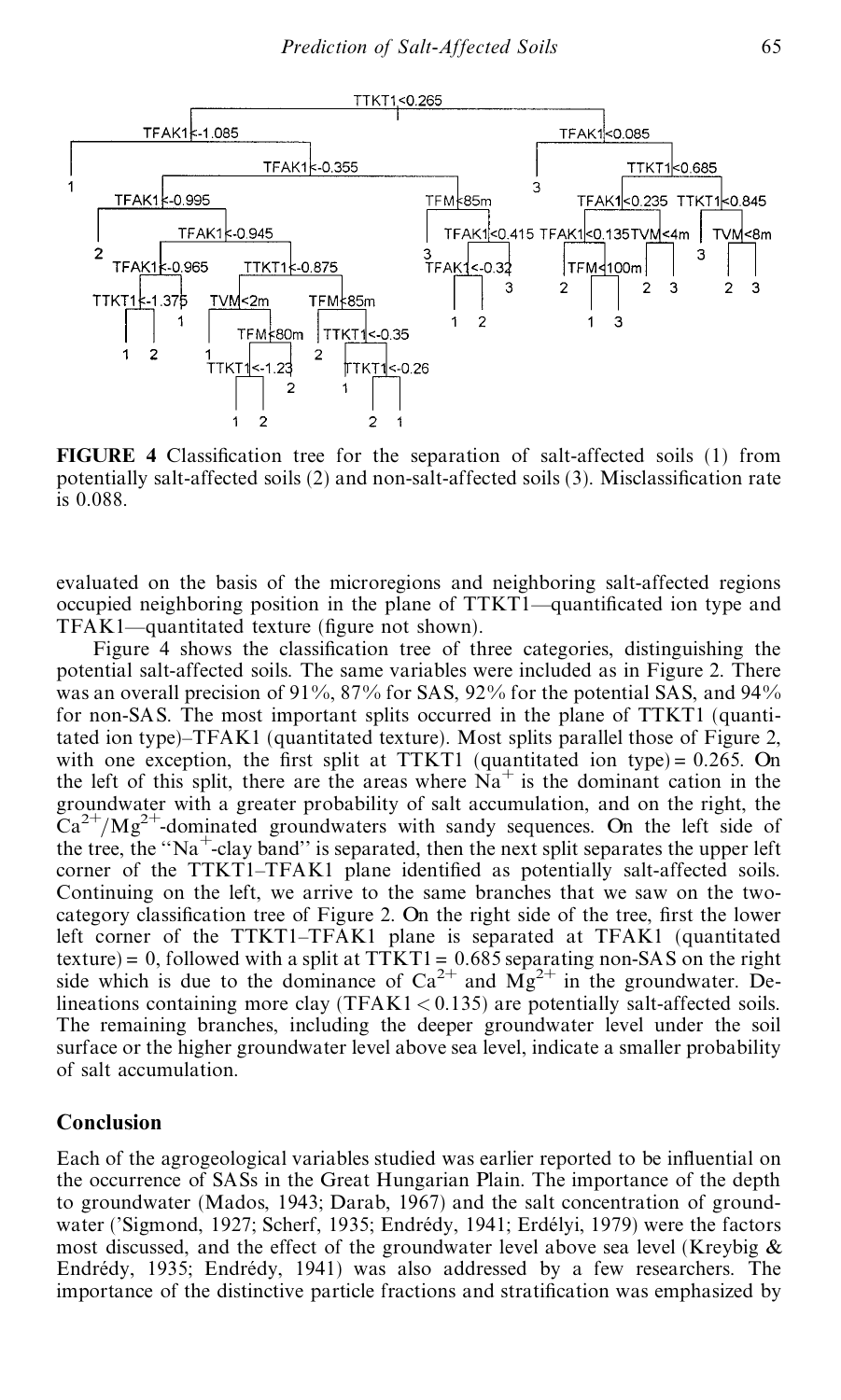'Sigmond (1927) and recently by Eilers et al. (1997) and Bradd et al. (1997). In Hungary, the relative importance of sodium in the formation of SASs was emphasized by Darab (1967). Várallyay (1968) related different chemical types of groundwater to different types of soils in the Danube Valley. Specifically, the dominance of sodium was closely related to the occurrence of solonchaks, compared to the dominance of calcium under alluvial soils. Benz et al. (1961), Bazilevich (1970), Arndt and Richardson (1989) have reported relationship between the chemical composition of groundwater and soil salinity. There are numerous theories that explain the differences in the elevation, groundwater depth, concentration, and chemical composition inside basins. Among these are the theory of groundwater flow by Tóth (1984) and the theories proposed for the Danube Valley by Kovács (1960), Várallyay (1968) and Kuti (1989).

The division of large regions into smaller regions is common practice in geography. It is one of the first things done when confronting any specific question. In Hungary, the regions that are distinguished appear to represent salt accumulation. During the transformation of FAK (textural classes of geological formations) and TKT (dominant ion types of groundwater) variables from nominal into numerical data, the algorithm of HOMALS gave similar scale points to the codes of the maps which frequently occurred together.

The precision of predicting the occurrence of SAS systematically increased with the inclusion of the quantitated nominal variables. Logistic regression provided precision that was better, but still insufficient for management. Classification trees proved to be suitable for the prediction of the occurrence of SAS. Compared to the precision of 69% provided by the logistic regression, a 73% was achieved by the classification tree without the new quantitated variables. With the incorporation of TKT1 (quantitated ion type) and TFAK1 (quantitated texture), there was an increase to  $96\%$  overall precision when predicting SAS or non-SAS. The significance of the map, ``Textural classes of near-surface formations' ' may be reasoned by the hydrological processes responsible for the formation of salt-affected soils. Additionally, there is a close relationship between the origin and geomorphic location of these formations and the textural classes. Surface sand is found in areas of windblown sand, silt is common in loessic areas, and clay is dominant in recent floodplains. Similarly, surface sand is related to the highest topographic areas inside



**FIGURE 5** Change of dominance of anions in dependence to the concentration of groundwater in the Hortobágy Region, based on data of Rónai (1958).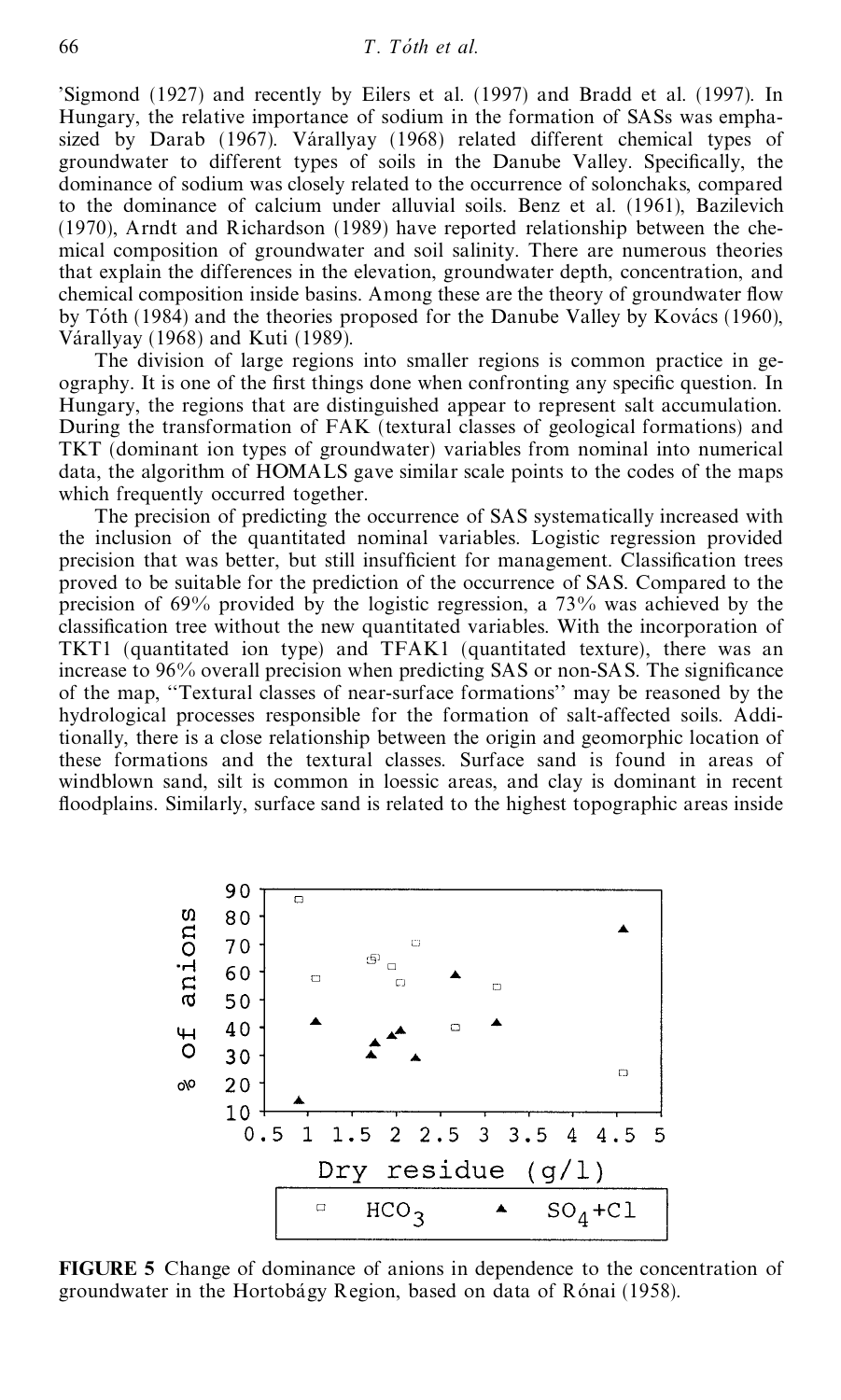the Great Hungarian Plain, silt to intermediate loessic plateaus, and clay to the lowest lying recent floodplains. Since the floodplains have most of the salt-affected soils, these can be relatively well predicted by the textural class of the geologic formation.

The large significance of the map "Dominant ion types of groundwater" may be reasoned by the solubility of Na versus Ca and Mg salts. In Table 2, the salt-affected mesoregions show dominance of  $\text{Na}^+$  and  $\text{HCO}_3^-$ . Additionally a great importance is assigned to the dominant anion of groundwater. Employing the data of Rónai (1961), Figure 5 shows that there is an inverse relationship between  $HCO_3^-$  and  $SO_4^{2-}$ and Cl<sup>-</sup> concentration, and at a total salt concentration of 2.5 g  $L^{-1}$  SO<sub>4</sub><sup>2</sup>- and Cl<sup>-</sup> become dominant. The original ranges of map "Total soluble salt concentration of the groundwater'' (Figure 4 of Toth et al., 2001) show that this important range of salt concentration parallels the reported range of  $1-5$  g  $L^{-1}$ . For the studies on SAS formation, in the Great Hungarian Plain more detailed information is required. The use of HOMALS and the classification tree improved the utilization of information on anion concentration. An alternative to the direct use of detailed groundwater salt concentrations the anion concentration may provide similar information, especially the dominance of  $SO_4^{2-}$  at a groundwater concentration greater than 2.5 g L<sup>-1</sup>.

The approach shown here for the prediction of the occurrence of soils is readily applicable in those circumstances where there are nominal variables available for the categorization of the influencing factors and where the classical statistical tests cannot be applied.

#### **References**

Arany, S. 1956. Salt-affected soil and its reclamation. Akadémiai Kiadó, Budapest.

- Arndt, J. L., and J. L. Richardson. 1989. Geochemistry of hydric soil salinity in a rechargethrough¯ ow-discharge prairie-pothole wetland system. *Soil Science Society of America Journal* 53:848-855.
- Bazilevich, N. I. 1970. *The geochemistry of soda soils*. USDA, NSF and Israel Program for Scientific Translations, Jerusalem.
- Benz, L. C., R. H. Mickelson, F. M. Sandoval, and C. W. Carlson. 1961. Groundwater investigations in a saline area of the Red River Valley, North Dakota. *Journal of Geophysical Research* 66:2435-2443.
- Bradd, J. M., W. A. Milne-Home, and G. Gates. 1997. Overview of factors leading to dryland salinity and its potential hazard in New South Wales, Australia. *Hydrogeology Journal* 5:51-67.
- Breiman, L., and J. H. Friedman. 1985. Estimation optimal transformations for multiple regression and correlation (with discussion). *Journal of the American Statistical Association* 80:580±619.
- Breiman, L., J. H. Friedman, R. A. Olshen, and C. J. Stone. 1984. *Classification and regression* trees. Wadsworth and Brooks/Cole.
- Darab, K. 1967. Remarks on the study of Dr. H. Franz "Data on the Quaternary stratigraphy and the formation of salt-affected soils in Hortobagy and its periphery." *Agrokemia es Talajtan* 16:459±468 (in Hungarian).
- Eilers, R. G., W. D. Eilers, and M. M. Fitzgerald. 1997. A salinity risk for soils of the Canadian prairies. *Hydrogeology Journal* 5:68-79.
- Endrédy, E. 1941. On the question of the formation of salt-affected soils. *Ontozésugyi KoÈzlemeÂ nyek* 3(1):207±217 (in Hungarian).
- Erdélyi, M. 1979. The hydrodynamics of the Hungarian Basin. *VITUKI Proceedings* 18:1–82. Gifi, A. 1990. *Nonlinear multivariate analysis*. Wiley, New York.
- Herke, S., I. Mihályfalvy, I. Prettenhoffer, E. Tury, and E. Vezekényi. 1959. *Agriculture on our*  $salt\text{-}affected soils$ . Mezõgazdasági Kiadó, Budapest (In Hungarian).
- Kovács, G. 1960. The relationship of salinization and groundwater. *Hidrológiai Közlöny* 1960:131±139 (in Hungarian).